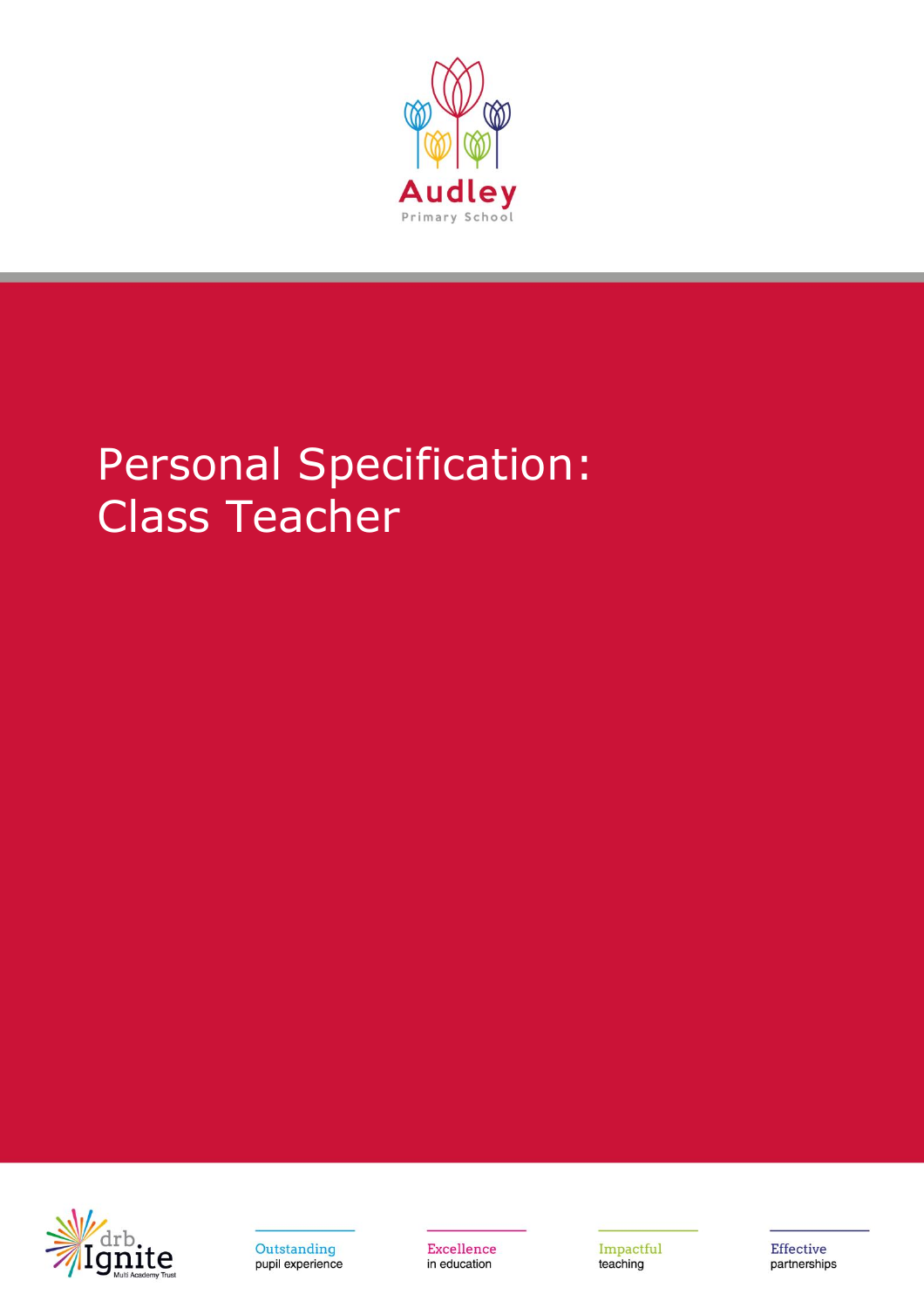

## **Post Title**: Class Teacher **Grade: MPR/UPR**

**Responsible to**: Headteacher and Academy Trust Board

Audley Primary School is committed to safeguarding and promoting the welfare of children and young people and expects all staff to share this commitment. All appointments are therefore subject to satisfactory DBS and Immigration Checks, together with the receipt of References and Health clearances.

|                             | <b>Essential</b>                                                                                                                                                                                                                                                                                                                                                                                   | <b>Desirable</b>                                                                                                                                           |
|-----------------------------|----------------------------------------------------------------------------------------------------------------------------------------------------------------------------------------------------------------------------------------------------------------------------------------------------------------------------------------------------------------------------------------------------|------------------------------------------------------------------------------------------------------------------------------------------------------------|
| Qualifications              | <b>Qualified Teacher Status</b>                                                                                                                                                                                                                                                                                                                                                                    |                                                                                                                                                            |
| Professional<br>Development | Recent, relevant<br>professional development<br>in current educational<br>practice                                                                                                                                                                                                                                                                                                                 | <sub>of</sub><br>Evidence<br>further<br>professional training.                                                                                             |
| Experience                  | Experience as a class<br>$\bullet$<br>teacher<br>Successful and varied<br>teaching in the primary<br>phase<br>Able to monitor pupil<br>progress and use results<br>to inform planning                                                                                                                                                                                                              | Experience as a subject<br>leader.<br>Involvement with external<br>agents, e.g.<br>trustees,<br>networking.<br>Experience of monitoring<br>and evaluating. |
| Skills/ Abilities           | Ability to manage the<br>$\bullet$<br>curriculum to achieve<br>excellent standards of<br>attainment.<br>Ability to motivate others<br>$\bullet$<br>Highly developed<br>interpersonal skills and the<br>ability to work<br>collaboratively, manage<br>initiatives effectively and<br>to motivate others: e.g.,<br>sharing good practice.<br>High level of written, oral<br>and communication skills |                                                                                                                                                            |



Excellence in education